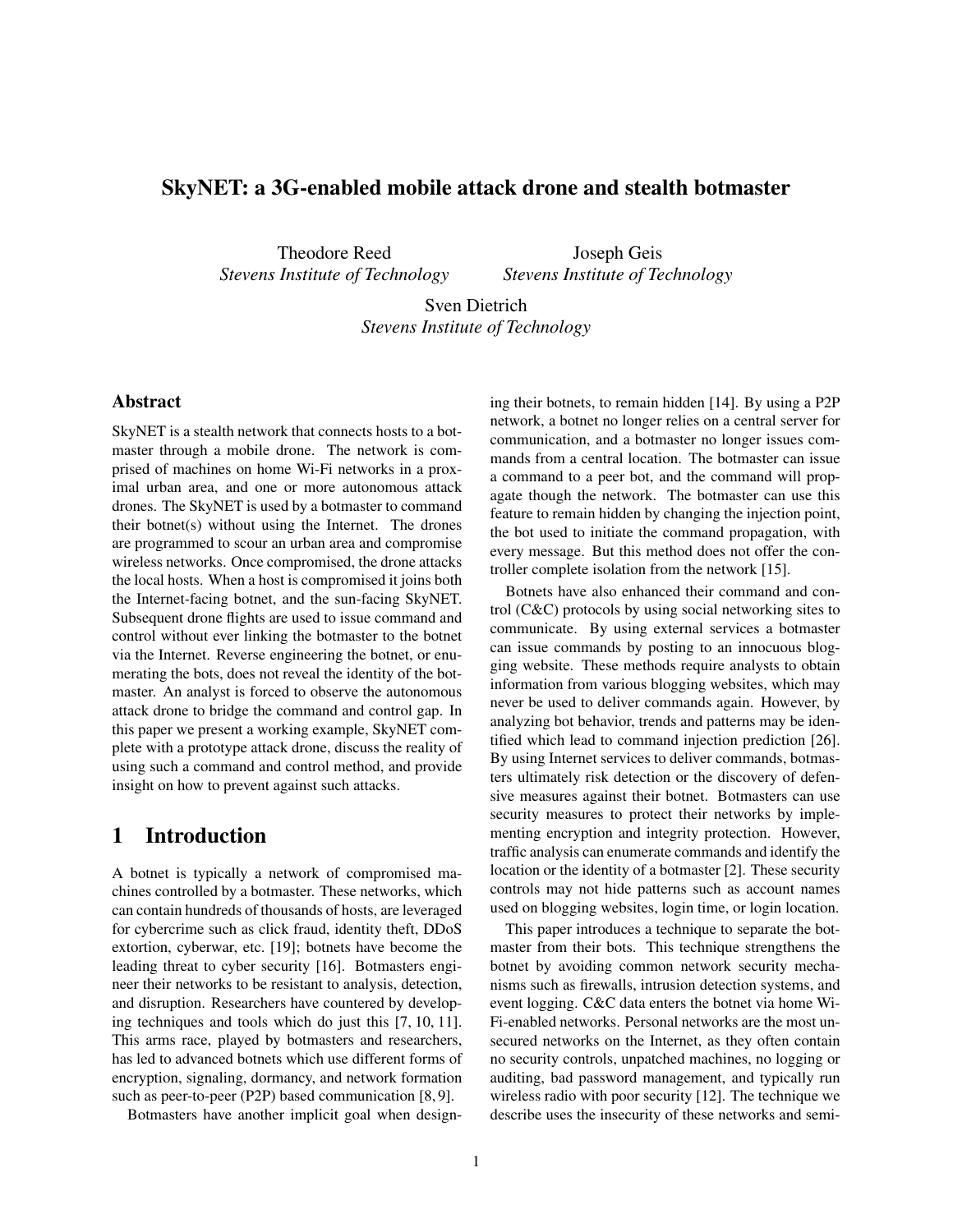permanent C&C to protect both the botnet by reducing origin traceability, we call it SkyNET.

There are many ethical concerns with SkyNET, this paper serves as a waypoint for further research on related threats. We aim to preempt attacks that use out-of-band communication to control Internet hosts. The attacks, methods, and equipment described in this paper were tested in controlled environments; the protocols used to test were approved by the university's Institutional Review Board (IRB).

The outline of the paper is as follows, we present the idea of using a SkyNET to enhance botnet C&C in section 2. In section 3 we briefly outline an attack framework used by a mobile attack drone; section 4 describes an example control protocol; section 5 provides a description of the design and feasibility of the prototype drone; section 7 provides possible defense measures against SkyNET; we identify how our work compares to related research in section 8; finally section 9 concludes the paper.

# 2 Approach

The goal of SkyNET is to create a botnet controlled by a stealth network, the network in the sky. When an attacker has a physical presence the number of possible attack vectors increases. SkyNET takes advantage of poorly configured wireless network security, and poor trust configurations on mobile devices, to join networks and access devices locally using a mobile attack drone. We call this a SkyNET drone, which is controllable via auto-pilot or via a mobile broadband (3G) connection.

Once network access is acquired, the drone utilizes an array of existing tools to compromise hosts, such as the Metasploit framework [22]. SkyNET then takes advantage of multiple assumptions made when implementing security measures to create a highly stealthy botnet. These assumptions include: assuming all network traffic must pass through network choke points [6], that attack traffic originates from the Internet, and that local network hosts can be trusted. The drone implements a 4-step attack procedure to enlist hosts into the network. We call this procedure PAAE (pilot, attack, attack, enlist).

Pilot. The drone's first step is acquiring physical proximity. Using a client application, for a mobile phone or within a web browser, the drone controller (botmaster) pilots, and lands (landing saves power on the device, it is not a requirement) at an attack position. We developed a web client to control the drone, record Wi-Fi cells, and map each trip.

Attack. The pilot uses the web client to choose methods of attacking a network, this step usually includes gaining network access or creating a wireless network (similar to a Caffe Latte attack [21]). This step may involve several trips used to scan and collect Wi-Fi statistics. The methods used for attacking or creating a network are detailed in the following section.

Attack. Once the drone joins a network with loyal hosts, it begins scanning and attacking. We use loyal to describe mobile and non-mobile hosts which consistently use the attacked network. We do not present any new attack vectors in this respect. We leverage existing network- and host-based attack frameworks by configuring and creating simple administrative mechanisms for the drone. An experienced controller can install and configure whatever security tools they desire.

Enlist. Once a host is compromised the drone attempts the enlist the host into SkyNET. Section 4 outlines an example two phase approach for enlisting hosts. One of SkyNET's advantages is the ability avoid networklevel detection by removing the requirement for Internet access. The methods used for enlisting a host should not pass through gateway routers, network choke-points, or the Internet.

# 3 Attack Framework

This section outlines some of the network and system level attacks used by the SkyNET drone. We assume these attacks are practical in a real-world urban area. The technical feasibility of the attacks was demonstrated by the drone in a controlled environment.



(a) First trip (P), survey Wi-Fi net-(b) Second trip (PA), select and works attack networks, off-load computation to EC2



(c) Third trip (AE), join compromised networks, attack and enlist hosts

Figure 1: Diagrams showing the PAAE procedure used by the SkyNET drone. Black dots represent targets. In *b* the targets are networks. In *c* the targets are both networks and hosts.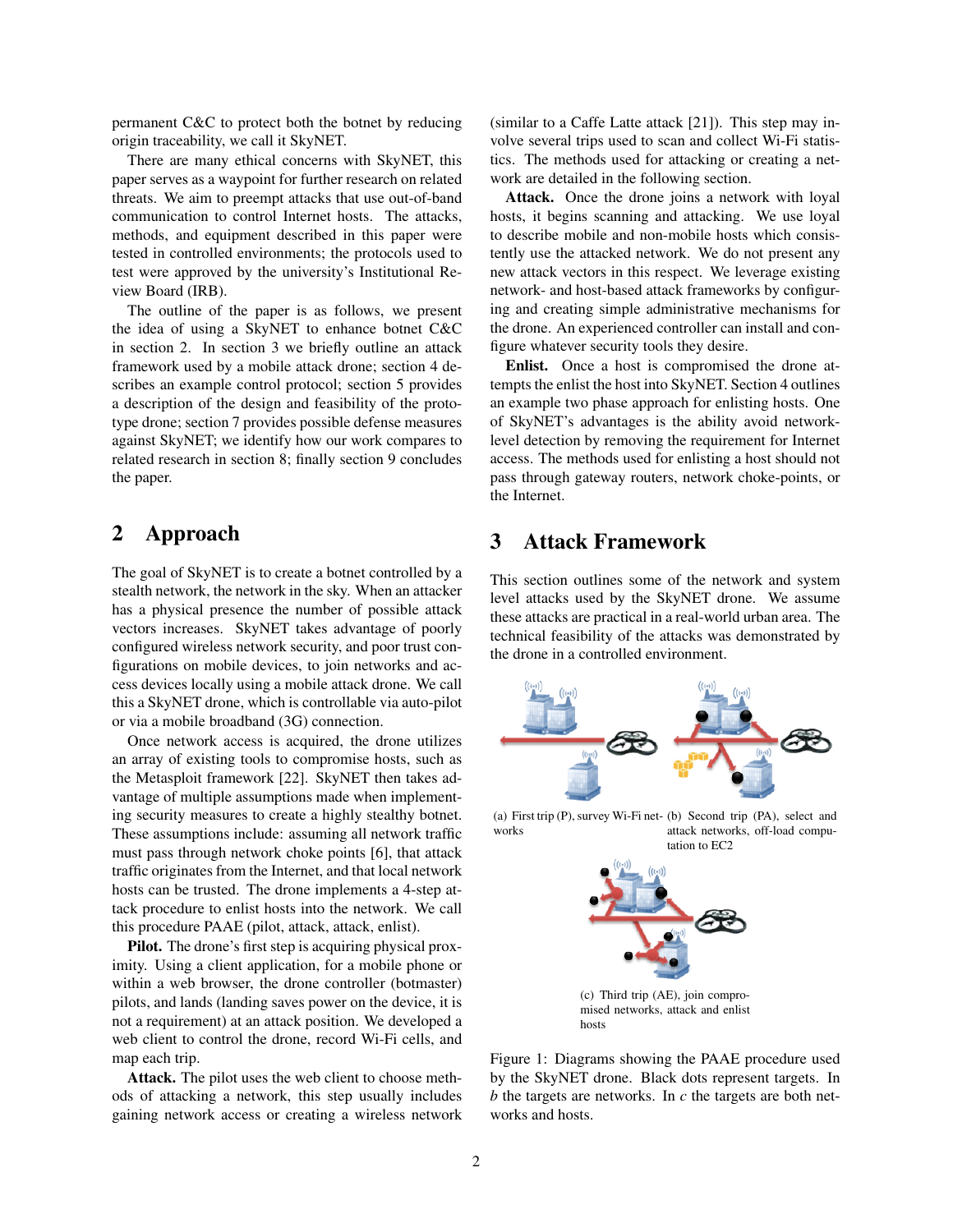### 3.1 Survey, Select & Attack

The SkyNET drone's initial task is to survey local wireless networks in the area of interest. Information about the composition of local networks is gathered: BSSID, SSID, encryption type, channel, MAC address(es) of associated clients. Capturing handshakes and data across all channels at this point is not feasible as our monitoring wireless card has to rapidly cycle through channels to gather the access point and client association information efficiently. An attacker should structure channel selection based upon individual channels wireless network composition. This could be done through weighted metrics, including composition of encryption types, number of clients per network, and signal strength, allowing for more effective use of flight time. As open networks require no data collection or cracking to connect we can say that these are the easiest targets. It should be noted that wireless hotspots, although often open networks, may not provide loyal clients and may be ineffective for exploitation. Once SkyNET has determined the wireless network(s) to attack, it must crack encryption of the various wireless networks it wishes to access.

#### 3.1.1 Wired Equivalent Privacy (WEP)

WEP requires clients and access points to share up to four secret symmetric keys for communications. Most installations just use a single key called the root key. Using the improved PTW attack in Aircrack-ng [3], we can obtain a 95% success rate of cracking the key with between approximately 40,000 and 50,000 packets, depending on if the Initialization Vector is generated randomly or in counter mode respectively [27]. To put this into perspective, a common viral YouTube video<sup>1</sup> which is 228 seconds generates 30,208 packets at 320p (the default setting). With packet injection gathering the necessary amount of data takes a matter of minutes [17].

#### 3.1.2 Wi-Fi Protected Access (WPA)

SkyNET infiltrates WPA and WPA2 encrypted networks by attacking the Pair-wise Master Key. If a Pre-Shared Key (PSK) is used, then PSK=PMK. The PSK is 8 to 63 characters. This is the solution provided to home networks, and small enterprises that lack authentication servers. It is generated using a known algorithm: PSK=PMK=PBKDF2 (password, SSID, SSID length, 4096, 256) where PBKDF2 is a method used in RSA's Public Key Cryptography Standard #5, 4096 is the number of hashes, and 256 bit is the output length. The number of hashes required makes brute forcing computationally intensive and not suitable to be done on the drone [17].

The Pairwise Temporal Key each client session uses is derived from the PMK using the 4-way handshake. To attack the PMK, the attacker needs to capture the 4-way handshake messages. An attacker, the drone, can actively force a 4-way handshake to occur by deauthenticating an associated client, forcing the client to re-associate with the access point [17].

#### 3.1.3 Cracking

As the drone has limited computational power, cracking keys in wireless networks efficiently is not feasible. To compensate, the drone utilizes a 3G mobile data link to off-load computation to an Amazon Elastic Compute Cloud (EC2) GPU Cluster [1] instance running Aircrackng [3] and Pyrit [18]. The full utilization of the Aircrackng suite is available on the drone for packet capture and attacks requiring injection.

### 3.2 Attack & Enlist

Once the drone has access to a compromised network its second task is to attack hosts; preferring non-mobile hosts. The botmaster can deploy an array of attack scripts or frameworks. In our example we suggest using the open source Metasploit framework, scripted to run autopwn [22]. Once a host is compromised, the drone exchanges identification information, configures a callback mechanism, and secures the host as it is now a potential asset to SkyNET. A better outline of this exchange is described in the next section.

## 4 SkyNET Command and Control

In this section we describe an example protocol for controlling SkyNET. This protocol demonstrates a process of converting a compromised host into a bot controller (Enlist), and a process for commanding bot controllers. Controllers will receive command data delivered by a SkyNET drone, from the botmaster. In this example we demonstrate how the drone can be used as a secure and trusted channel (phase 1), and as an untrusted information relay (phase 2). Figure 2 shows these two phases for one bot controller (host/controller), separated by a star. The star represents a second flight of the SkyNET drone. We refer to this example protocol as a control protocol, but it also delivers botnet commands to bot controllers. An encryption or decryption key used between parties X and Y is denoted  $X_{enc,dec}^Y$  for communication from X to Y and  $Y_{enc,dec}^X$  for communication from Y to X. We call the botmaster  $M$ , a host or controller  $H$  and the drone  $D$ .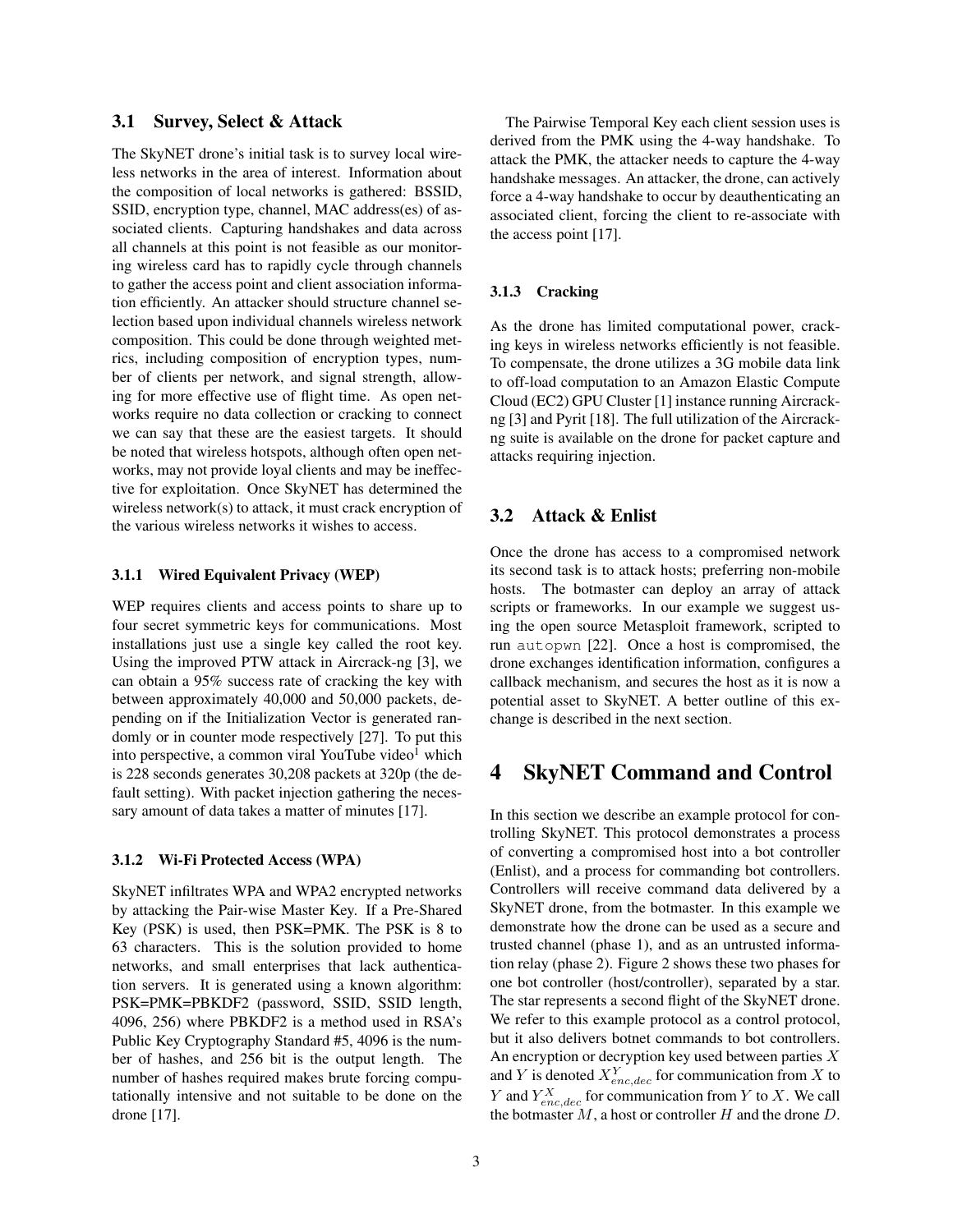

Figure 2: An example control protocol for SkyNET outlining two flight phases. Before the star the drone victims are nothing but compromised hosts; after the star, they are part of SkyNET.

#### 4.1 Phase 1 - Infection

The first phase of the example control protocol uses the drone as a secure channel to deliver keys to a potential botnet controller. This phases takes place before a host joins the SkyNET. To begin, a botmaster generates  $n$  pairs of encryption / decryption keys for  $n$  potential controllers and one botmaster  $(2n \text{ key pairs})$ . Where n is a arbitrary value that remains constant, chosen by the botmaster. In this step the botmaster randomly generates n strings of length 15, and assigns each as an ID for each key pair. The chosen length 15 is the maximum length of a NetBIOS name, used later in the example. The botmaster records these ID and key pairs and sends the set to a drone, saved as set  $H_{pairs}$ . The second step is infection, this occurs when a drone compromises a loyal host on a compromised network.

We use infection as a general term for achieving system access, preparing persistence, and logging information about the host. The third step delivers five data items to the host, which will be used for potential identification and authentication. The drone generates two new pairs of encryption / decryption keys. One pair is for the host  $(H_{enc}^D, H_{dec}^D)$  and the other is for the drone  $(D_{enc}^H, D_{dec}^H)$ . These keys are used for subsequent communication between the host and drone. Then the drone selects a random ID and pair of keys as  $id_i$ ,  $(H_{enc}^M, M_{dec}^H)_i \in H_{pairs}$ . These keys are used for potential communication between the host and botmaster.

This example does not implement PKI, every host has a unique key pair for a drone, and botmaster. The third step ends when the drone sends the host two encryption keys ( $H_{enc}^D, H_{enc}^M$ ), two decryption keys ( $M_{dec}^H, D_{dec}^H$ ), and an ID. The drone does not send  $id_i$ , instead it generates a new random 15-character string  $id_i'$  and sends this. The drone then updates the  $H_{pairs}$  set for *i* by replacing  $id_i$  with  $id'_i$ .

The modified  $H'_{pairs}$  table, which includes the changed id values is sent to the botmaster in step 4 of Phase 1. The botmaster can identify which pairs were transferred to infected hosts as  $H'_{pairs}$  –  $(H'_{pairs} \cap H_{pairs})$ . When this occurs the botmaster verifies the integrity of the drone. In this phase it is safe for the botmaster to fly the drone and observe the streaming flight video. If the drone's flight is considered trusted then the set of infected hosts are considered joined to SkyNET. If the drone's flight is not trusted, then the botmaster saves no information and considers the hosts unusable.

The botmaster then prepares the drone for a subsequent flight which will be flown by auto-pilot. A commands list is generated and loaded on the drone by encrypting each command for a potential controller with that controller's encryption key  $(M^H_{enc})$ . The list is stored as pairs of encrypted text (command) to controller identification  $(H_{id})$  with static size n. We describe this commands list in more detail later in this section. There is no key pair for botmaster to drone since the drone must be absolutely trusted by the botmaster on the first phase only. Subsequent flights to deliver commands need not be trusted.

### 4.2 Phase 2 - Command Exchange

The second phase of the example control protocol demonstrates an untrusted use of the SkyNET drone. This phase loops as long as the botmaster or botnet controller need to communicate. This phase begins for a selected host, now called controller, or botnet controller, when the drone re-visits their compromised network. The controller advertises their ID, we suggest setting the NetBIOS Name as the  $H_{id}$ , and the drone looks up the corresponding key pair. In the seventh step the drone sends a challenge to the controller by encrypting  $H_{id}$  and a randomly chosen nonce  $k$  with the drone-controller encryption key  $(D_{enc}^H)$ . The controller decrypts the challenge using the drone-controller decryption key  $(D_{dec}^H)$ , and stores  $H'_{id}$  and k. If  $H'_{id}$  matches  $H_{id}$  then the drone has authenticated itself to the controller. In step 8 the controller responds by encrypting an optional message for the botmaster, encrypted with the controllerbotmaster encryption key  $(H_{enc}^M)$ , and k as k' using the controller-drone encryption key  $(H_{enc}^D)$ . The drone decrypts the response using the controller-drone decryption key ( $H_{dec}^D$ ) and stores the optional message m, and k'. If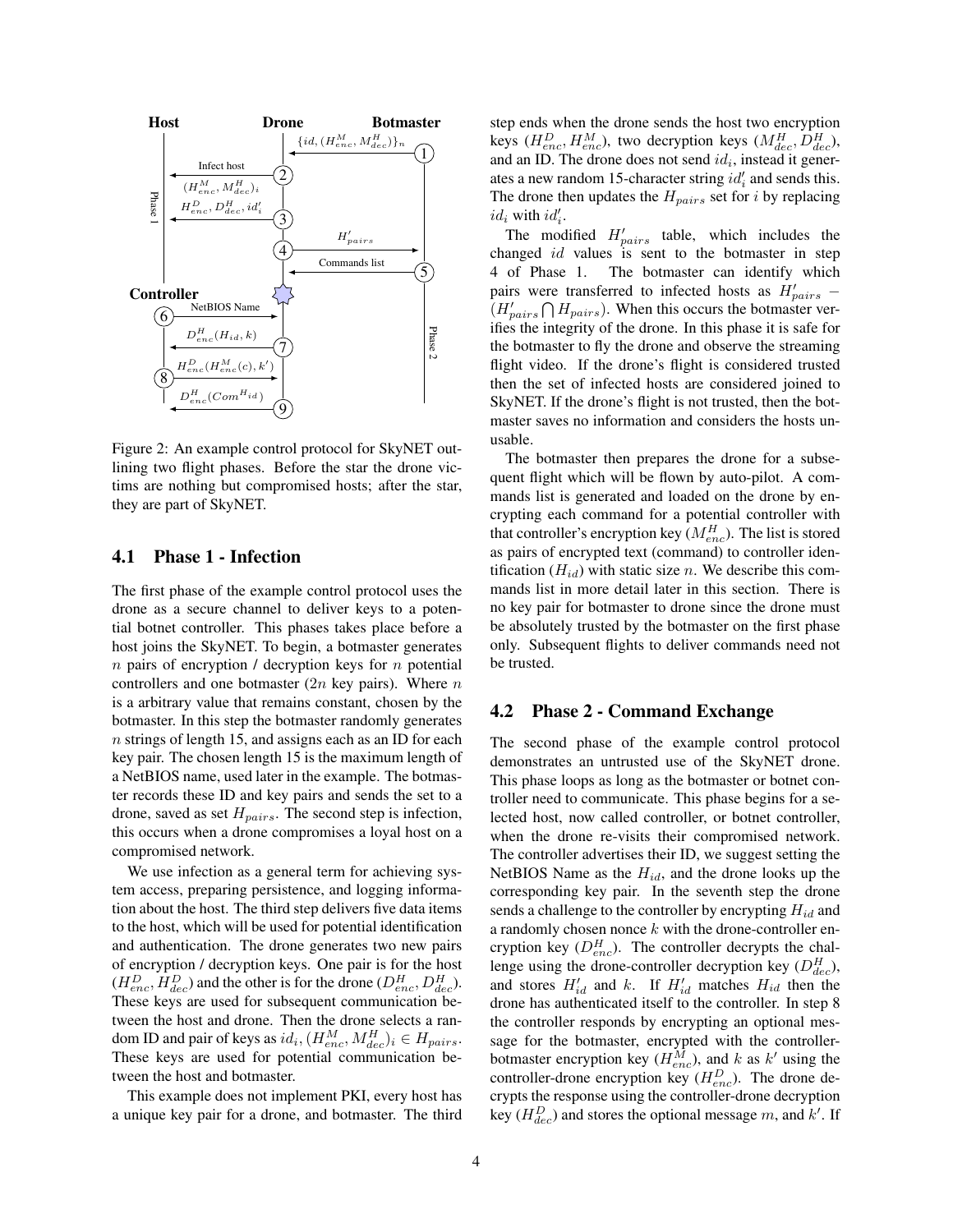$k'$  matches  $k$ , then the controller has authenticated itself to the drone, and the drone can deliver the corresponding command in step 9 by encrypting it with the dronecontroller encryption key. The controller decrypts the command message with the drone-controller decryption key and then decrypts the command using the botmastercontroller decryption key ( $M_{dec}^H$ ).

#### 4.3 Protections and Attacks

The SkyNET control protocol is designed to protect the botmaster and reveal as little information as possible about the network. We designed the protocol with 3 goals. 1) Controllers should not have a way of communicating to each other through SkyNET. Since SkyNET controllers are used as botnet controllers for an underlying botnet, it does not make sense for them to know of each other. If two SkyNET controllers are part of the same underlying botnet they should communicate through that botnet's C&C. 2) A SkyNET drone should appear unique to each controller. A controller A cannot determine if the drone communicates with any other controller B. 3) The integrity of the SkyNET does not depend on the integrity of the drone.

This third goal only applies to a SkyNET with one or more controllers, thus only during Phase 2. In Phase 1, step 3 delivers a unique identification, drone key pair, and botmaster decryption key to a potential controller. Step 4 then delivers all the modified, drone-generated identifications, to the botmaster. The botmaster must trust that the drone delivered these identifications to different infected hosts. Without verifying the integrity, a man-inthe-attack is possible. The integrity can typically be verified by observing the streaming video from the drone, as described in the next section.

#### 4.3.1 Compromising a Controller

In Phase 2 we assert each host, now turned controller, has no knowledge of other controllers. These controllers cannot communicate. If controller A wanted to send a message to controller  $B$ , the message would need to be federated through the drone. This is because controller  $A$  cannot encrypt messages for  $B$  since  $A$  knows only the encryption keys for the drone and botmaster. Furthermore, these encryption keys are unique to controller A's respective communication. Federating messages through the drone only allows for impersonation of a drone, A must obtain  $B_{M_{enc}^H}$  to send commands to B. This information is only known to the botmaster, thus A must compromise or be the botmaster to communicate to  $B$ . If an arbitrary controller were overtaken the attacker would learn a minimal amount of information about SkyNET. The attacker could intercept commands for that controller and the controller's botnet, and respond with commands as that controller. The attacker could not impersonate another controller, learn of the existence of other controllers, or the existence of drones which the controller does not trust.

#### 4.3.2 Compromising a Drone

If a drone is compromised or obtained by an attacker during Phase 1 the drone is forfeited. The hosts slated to become controllers, and the data contained on the drone are abandoned. The attacker will obtain the *n*-sized  $H_{pairs}$ but this data does not reveal any information about the botmaster or number of hosts already compromised. The drone is designed with multiple anti-tamper mechanisms to assure trust in a Phase 1 flight. If an attacker obtains a drone in Phase 2, the attacker gains a minimal amount of information about the SkyNET. The attacker will receive the  $n$ -sized set of ID, key, and encrypted text pairs  $(H_{pairs})$ . Since there are no empty tuples, the attacker cannot determine which pairs are associated with controllers, thus the attacker cannot estimate the size s of the SkyNET except that  $s \leq n$ . The attacker can verify theirself to a controller, but cannot issue commands since they do not have  $M_{enc}^H$  keys. Preventing replay attacks can be solved by implementing a command counter and binding this information to the controller and botmaster's communication state [4]. Each time the botmaster encrypts a command for controller A, the botmaster will include a counter, then increment the counter. Controller A will know the count of the last command it received, and only accept commands for a higher-number count. A replay attack is now mitigated since this count is encrypted; a malicious drone cannot change the counter attached to a command, nor will controller A respond to a second occurrence of a counter.

The authentication of the drone is not required in step 7, but rather, is implicit of the authentication of the controller. Furthermore the authentication of the controller is an implicit solicit of a message for the botmaster, and an update to the controller's state to prepare it for a command from the botmaster. We imagine a scenario where a botmaster can use these implicit authentication steps to vary commands interpreted by a controller, based on the identification of the drone. These authentication steps help mitigate known-ciphertext attacks on the controller. Furthermore, these steps are not intended to provide assurance to the botmaster, since the drone's keys are susceptible to capture. We discuss physical attacks to the drone and SkyNET in the following sections.

## 5 SkyNET Drone

The prototype SkyNET drone is based on the AR.Drone [20] quadrocopter. We added a lightweight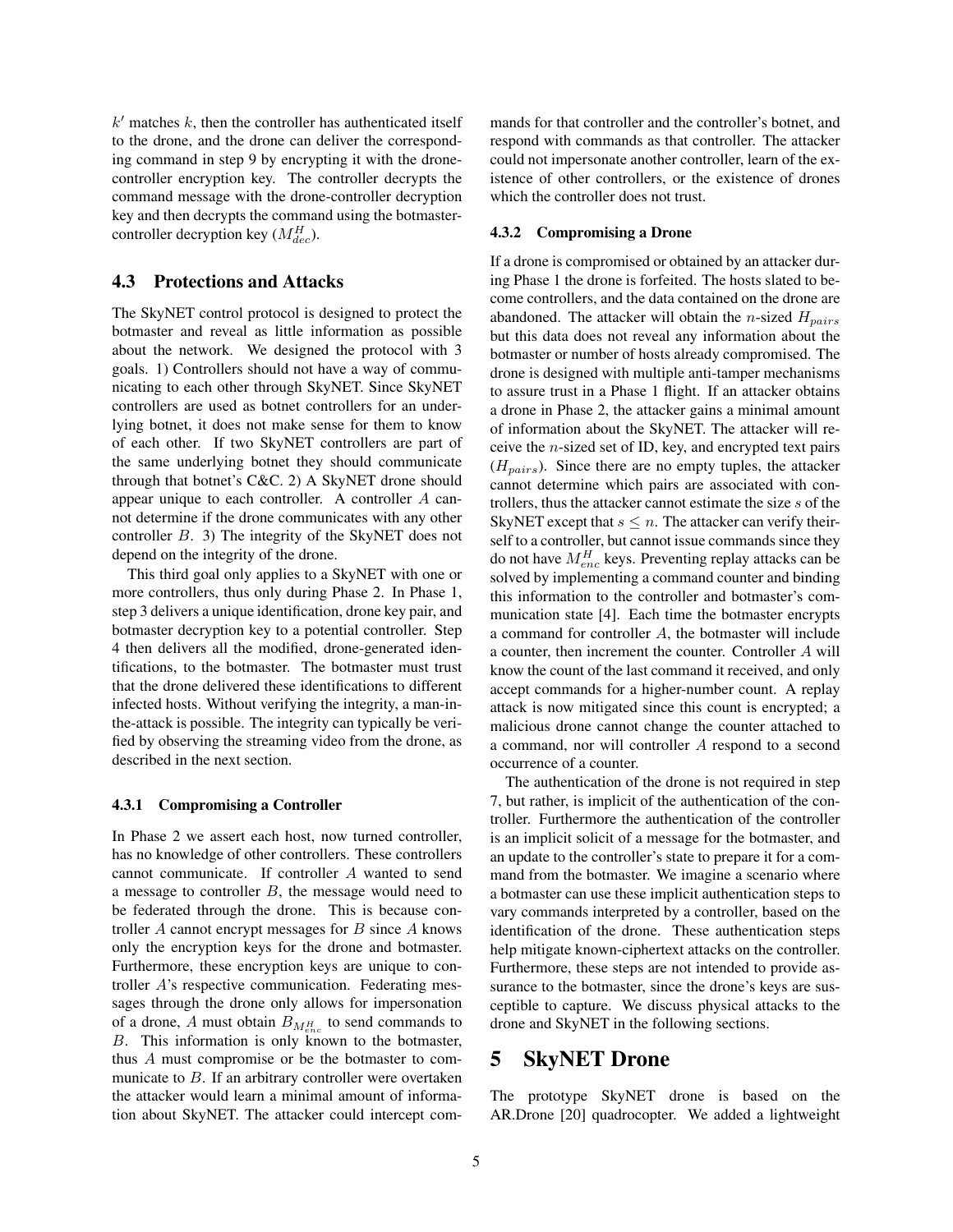and low-cost single board computer (SBC) running Debian Lenny to the AR.Drone. In this section we describe the design decisions for the creation of the SkyNET drone, including the requirements to implement the SkyNET C&C protocol.

The AR.Drone is controlled via an Ad-Hoc Wi-Fi network connection. The quadrocopter provides a controller API and SDK with example application code for Microsoft Windows, Ubuntu Linux, and Apple iOS. The AR.Drone includes a forward- and down-facing camera, sonic sensors for altitude control, an accelerometer for stability, and four independently controlled motors; the AR.Drone automatically stabilizes while hovering. The onboard computer is a 468MHz ARM9 processor performing video encoding, navigation, and telemetry, and running an embedded Linux operating system. The AR.Drone was selected for the base of the prototype because it supported the weight of our SBC payload, provided an easy to understand API. We augmented the AR.Drone with the following enhancements to create our SkyNET drone.



Figure 3: Our prototype SkyNET drone.

### 5.1 Drone Enhancements

Linux Operating System. The two attack steps performed by the drone require a large array of attacks, aimed at the network and system level. We wanted to implement the Metasploit framework and Aircrack-ng as examples, and needed a python environment to implement previously-written code for distributed WEP and WPA-PSK cracking. Therefore a Linux Operating System seemed most appropriate, with the flexibility to support hardware such as the 3G WWAN card and GPS receiver.

3G Connection. An Internet connection, deployed as a 3G mobile broadband data connection, is used to prepare a drone for use in the SkyNET. This connection is optional, but greatly reduces the amount of work for the botmaster, and potentially allows for greater anonymity and range of the SkyNET. Anonymity can be preserved if the correct precautions are taken by the botmaster, which are described in section 5.2. During the survey and target procedure the drone utilizes a 3G connection to offload cryptanalysis attacks. During the first phase of the SkyNET C&C protocol, which occurs during the enlist procedure, the botmaster uses the 3G connection to verify the trustworthiness of the drone's flight. No connection is used during the second phase.

GPS Receiver. To implement the secondary phase of the C&C the drone needs to navigate autonomously. This protects the botmaster if the drone becomes compromised, since at this point the bots may have received botnet C&C details. Using a GPS receiver and sonar sensor the drone records latitude, longitude, and altitude. We used previous work in autonomous flight and navigation [23] to implement these features. This allows the botmaster to launch the drone and configure it to replay a previously recorded path.

Wi-Fi Card. This enhancement is specific to our choice of using the AR.Drone. Since the AR.Drone uses an Ad-Hoc Wi-Fi network to receive commands, we require a Wi-Fi card on the controller. This requirement can be replaced with any radio that implements navigation. Some example drones may be capable of running on a signal microcontroller.

Injection-capable Wi-Fi card. A secondary Wi-Fi card is required for network attacks and communication with bots. While the first card is connected to the drone's Ad-Hoc network, the second may be scanning, recording, attacking, creating, or joining Wi-Fi networks. To implement the Caffe Latte attack, this card must support Master mode; to hasten the network attacks in section 3.1, this card must support injection. During the enlist procedure this card implements the communication between the drone and host or bot described in figure 2.

We had a more general requirement for modularity of attached radios. Since the drone functions as a mobile attack center, we can increase the attack capability with additional radios.

### 5.2 Implementation

Our prototype uses a off-the-shelf SBC with an ARM4 250MHz processor. We used Debian Lenny for the operating system. A quad-band Mini-PCI WWAN card was used for the 3G connection and GPS receiver. Two injection-capable Wi-Fi B/G cards were used to connect to the AR.Drone's Ad-Hoc network and for attacks against Wi-Fi networks. The drone includes a secondary, stronger, GPS receiver. The modifications weigh 196 grams and the AR.Drone was measured and tested to hold a maximum payload of 278 grams. Using the default AR.Drone battery, a 3-cell 1000mAh lithium poly-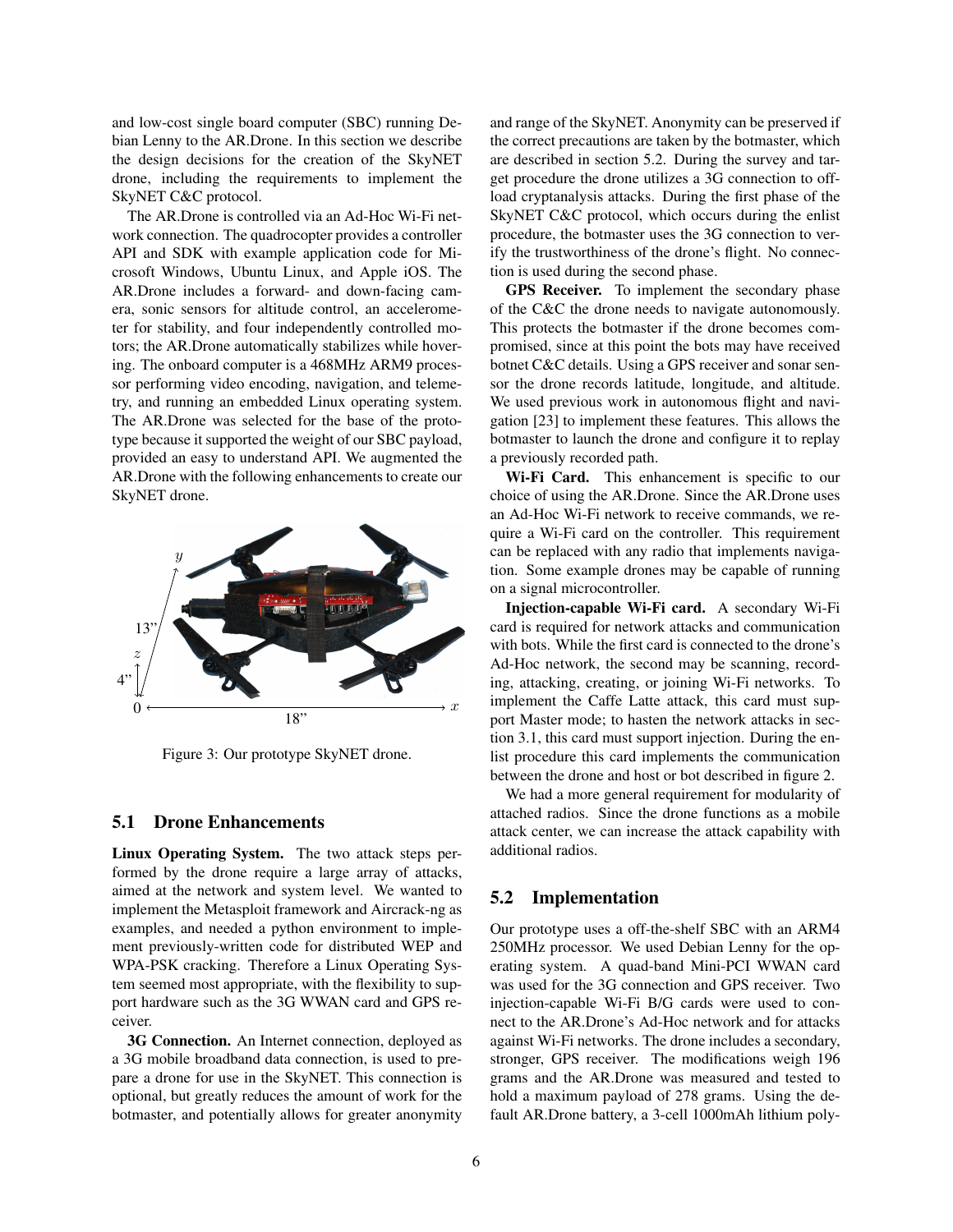|             |   | Drone SBC Flying | 1Ah life       | 1.3Ah life         | Amps  |
|-------------|---|------------------|----------------|--------------------|-------|
| T           | Е | T                | 12m31s         | $16m\,06s$ 4.79A   |       |
| $\mathbf T$ | т | F                | $1h\,30m\,44s$ | $2h$ 01 $m$ 40 $s$ | 0.64A |
| $\mathbf T$ | T | T                | 10m 05s        | $13m$ 14s          | 5.89A |

Table 1: Battery life averages, including average amperage. Flying indicates whether the test was performed while the drone was in-flight.

mer, the drone can maintain attacks for an average of 2.5 hours. The drone can maintain attacks, while in motion, for an average of 20 minutes.

The drone is piloted through a web interface which shows the controller the output of the AR.Drone's forward-facing camera, the location via Google Maps, and controls for launching attacks. Piloting the drone over a 3G network allows the controller to position the drone at great distances away from their location. This increases the anonymity of the pilot, but uses an Internet connection. Since the drone is connected to a private 3G network, an Internet proxy must be used for communication. The drone must first negotiate a connection with a proxy before the controller can connect. Additional steps can be taken to preserve anonymity when selecting this proxy. The pilot must make sure they purchase a contract-less network connection for the drone. Although this method of communication is suggested, we maintain that SkyNET can deliver C&C without the use of an Internet connection, simply by separating the duties of the pilot and botmaster.

### 6 Feasibility

The feasibility of this theoretical use of a drone to command botnets depends on multiple factors: the capability to remain unnoticed, the exposure to a significant number of Wi-Fi access points (AP), and a large enough time window to perform exploits and bot controller communication. We show that an average flight for the drone will expose a large amount of Wi-Fi APs, and provide time for exploitation. An average flight for the drone is determined based on average drone speed and maximum available flight time. We present multiple flight paths in an urban area using the speed, time, and power constraints of the prototype drone. Along with each path we include the number of APs that would have been exposed to the drone. The AP totals were collected using the drone's Wi-Fi card, but not while the drone was in flight. We conclude the section with a brief example of how the drone may remain unnoticed during similar flights.

Table 1 shows the average battery life for three AR.Drone and SBC power configurations. These fig-



Figure 4: The three flight paths, shown on Google Maps,

used to test the feasibility of SkyNET. Flight 3 (pointer with a dot) involves two separate paths around proximal parks.

|                |        |           | Flight # Distance Flight time Ground time | AP <sub>s</sub> |
|----------------|--------|-----------|-------------------------------------------|-----------------|
| -1             | 2,756m | $13m$ 14s | $_{0s}$                                   | 1716            |
| 2              | 702m   | 3m19s     | $1h\,50s$                                 | 1122            |
| 3a             | 876m   | N/A       | N/A                                       | 563             |
| 3 <sub>b</sub> | 74m    | N/A       | N/A                                       | 148             |

Table 2: Time used in-flight, time remaining for grounded operation, number of APs exposed to the drone; 3a is the larger park in flight 3, 3b is the smaller park.

ures are an average of three tests per-configuration. In all, the battery was allowed to run to 2% capacity. Note that the default setting for an AR.Drone is 10%. The AR.Drone advertises a speed of 5 meters per second, our tests yielded an average of 4.5, again in a controlled environment with low wind resistance. Adding the SBC reduced the average speed to 4m/s over a distance of 25m. Traveling at 4m/s for 794 seconds allows the drone to cover an average maximum theoretical distance of 3.18km. Flight 1 in figure 6 is an example of a scouting flight and convers roughly 2.8km. To demonstrate the feasibility of an exploit flight using the drone in an urban area we used the perimeter of a downtown block in Manhattan, NY, which is roughly 700m shown as flight 2. While attacking networks and hosts, the drone can land to conserve power. While grounded the drone and SBC consume and average of 641mA. If the drone uses one fourth of its battery to position itself, half of its power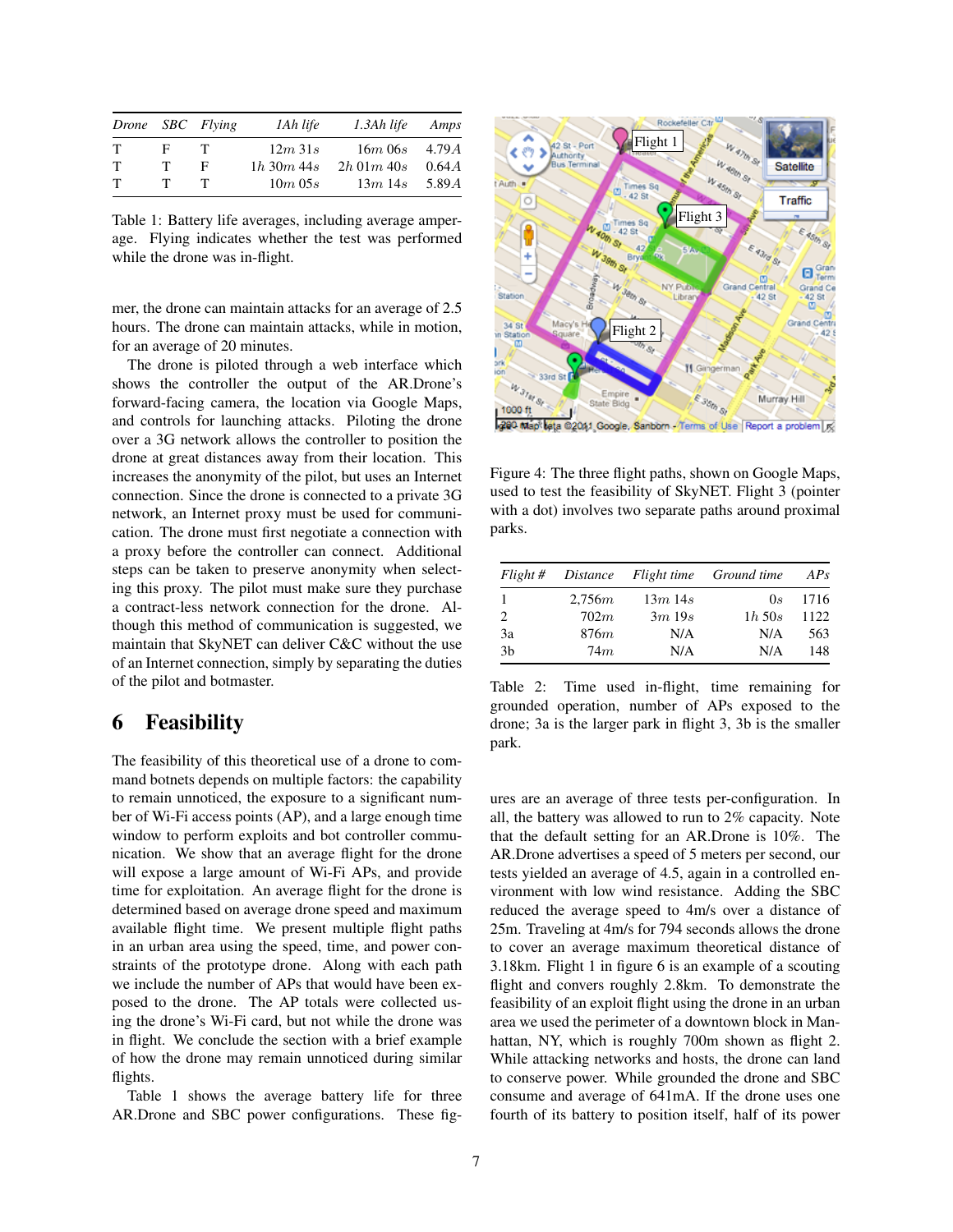to attack while not in flight, and the remaining fourth to return to a pick-up position, the drone will have approximately one hour to exploit.

The AR.Drone UAV is a great example prototype. The popularity and familiarity of the AR.Drone as a toy allows it to fly in parks and recreational areas without suspicion. To measure the feasibility of restricting the drone's flight to city parks we include flight 3a and 3b. We include all exposed Wi-Fi APs for each of the flights in table 2. The number of exposed access points for each of the three flights suggests that using the prototype SkyNET drone is feasible.

## 7 Defending against SkyNET

There are several obvious attacks against SkyNET that involve physical attacks on the drone. In this section we describe a few of these attacks along with mitigation strategies against the enhancement SkyNET adds to botnet C&C. An attack against the drone must begin with the detection of the use of a SkyNET drone. Thus it is less important to understand how to stop the drone, than it is to realize its involvement. We aim to provide a highlevel overview of such detection strategies to prompt further research.

Detection of a SkyNET may be possible by observing the behavior of the underlying botnet and discovering the geolocation of the bots. By observing traffic [7], and correlating the location of hosts, analysis may reveal activity originating from a proximal location relative to multiple bots. Physical inspection of the environment nearby the hosts may reveal the use of a SkyNET drone. Defeating the prototype drone is trivial; under adverse weather conditions such as wind and rain, the drone is grounded. Tracing the path of the drone will reveal potential networks that contain bots. Tracing the drone to the point where it is retrieved by botmaster is a potential attack which may reveal the identity of the botmaster. Defense should focus on the detection of side channel C&C delivery. Defense could also take a bottom-up approach, not focusing on revealing the botmaster [19].

Detection of new hosts on home networks can prevent the SkyNET enhancement. It is seldom that home networks experience a new connection, authenticating new and returning hosts is a trivial task for routing equipment. Logging these connections and alerting home administrators may be the first step to mitigation [5].

## 8 Related Work

Some of our research builds on prior work related to home Wi-Fi botnets. Warkitting [28] describes using malicious router firmware and home Wi-Fi to propagate botnet infection by compromising other nearby Wi-Fi networks. SkyNET uses a UAV drone as an alternative means of constructing this network. Using UAVs to break into wireless networks has been performed previously. The most notable UAVs, designed for 'warflying', are WASP [24] and the *Build-you-own Predator 2.0* [30]. The *Predator 1.0* was designed as a surveillance UAV and later enhanced with wireless penetration capabilities. Like our SkyNET drone, WASP and the *Predator* provide a mobile attack framework including multiple radios and a Linux environment for launching attacks.

Our SkyNET drone differs from these warflying UAVs in that it consumes less power for a comparable usage time, is almost one tenth the size, less than one tenth the weight, and can be operated by any Internetconnected device or pre-programmed before flight. The important improvements are auto-pilot capabilities and reduced footprint, measured by size, weight, and energy. WASP or the *Predator* could be used as SkyNET drones, but the pilot may be trackable during flight.

SkyNET uses local radios to deliver C&C to botnet controllers. This enhances the botnets by adding a layer of protection for the botmaster. Wi-Fi radio was used in the examples we presented. Singh et al. [25] has shown that weaknesses in Bluetooth can also be used as a method to create a botnet. We can apply the same methods to increase the attack capability available to SkyNET. These enhancements to protecting a botmaster are also related to more general enhancements to botnet C&C [13, 29].

### 9 Conclusion

In this paper we described an enhancement to botnet C&C using a technique to separate botmaster from a botnet. This technique uses a flying drone to relay information. The drone assembles potential bot controllers by using vulnerabilities in wireless networks, wired hosts, and mobile devices. We created a prototype UAV drone which has the capability of implementing such attacks. We proposed a simple method for communicating from botmaster to bot controller using the drone, without revealing information about the botmaster or network size to an attacker.

This technique uses the insecurity of Wi-Fi networks, mobile devices, and home networks to evade analysis. SkyNET creates a stealth channel for C&C by evading popular network security mechanisms such as network firewalls, intrusion detection systems, and connection/event logging. Proper home network security and transparency of network events is an emerging requirement. By suggesting this enhancement, and demonstrating a prototype drone, we hope to motivate research on securing home networks and creating analysis techniques for detecting side-channel C&C communication.